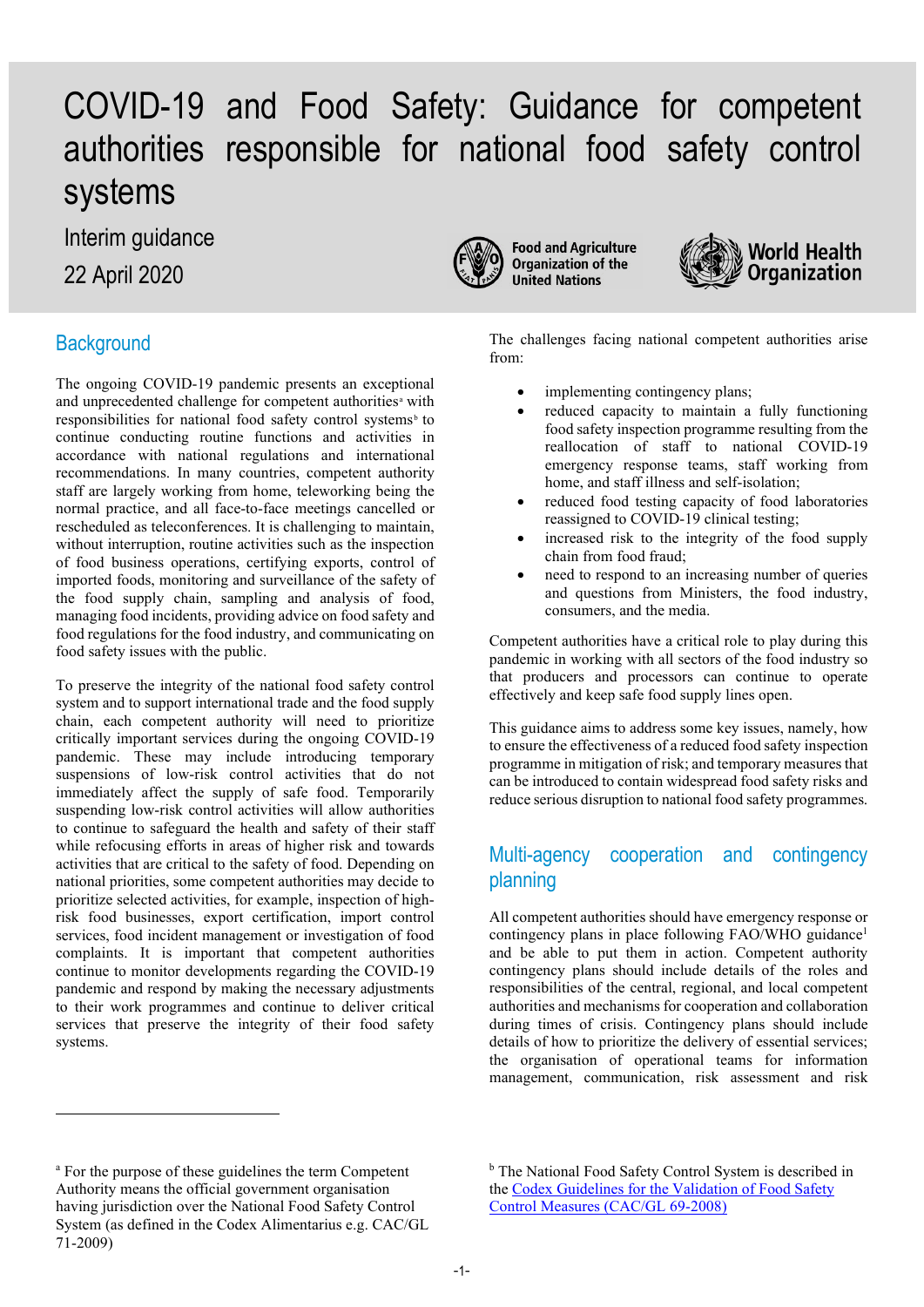management, and food incident management; the scaling up of robust IT systems to facilitate working from home, teleworking, and on-line conferencing.

Cooperation and collaboration between all relevant national agencies are essential components of an effective, whole-ofgovernment response to the COVID-19 pandemic. The need for cooperation between public health and food safety authorities has never been more urgent.

# Maintaining a functioning national food safety inspection programme

As a consequence of restricting the movement of people, the capacity of competent authorities to deploy suitable staff for inspecting food businesses and other food control activities can be seriously impaired. For example, food safety inspection requiring the physical presence of control staff in food premises may no longer be feasible. It may no longer be possible to test food samples taken during an inspection because of reduced capacity in food testing laboratories. The key issue for competent authorities is to ensure compliance with food legislation in those categories of food premises that pose the greatest risk. Many food businesses are introducing new biosecurity measures to limit the entry of external personnel, which may extend to food inspectors. However, food safety inspectors have a right to enter unhindered any premises where they have reasonable grounds to believe that food processing activities are conducted, for the purpose of verifying compliance and preventing non-compliance with food regulations.

#### **A risk-based approach**

National food safety inspection programmes should be organised on a risk basis where food businesses are ranked to determine the frequency of inspection. A risk profile of each food business for inspection purposes should be based on the nature and extent of the food business, taking into account the type of food handled, processed and distributed; the methods of processing (cooked food, ready-to-eat products); scale of the operation, and possible at-risk groups among consumers of the products. Issues to take into account in deciding on risk categorisation of food businesses include the history of compliance or non-compliance with food legislation, confidence in the implementation of the food businesses' Food Safety Management System (FSMS), and verification records. This risk-based food safety inspection approach can identify those high-risk food premises that require inspection. It may be necessary to temporarily suspend inspections of low- to medium-risk food premises for the duration of this pandemic.

One of the critical areas where food inspections will need to continue is in abattoirs including oversight of ante- and postmortem controls. Food inspectors in such premises will require Personal Protection Equipment (PPE) and will need to be aware of the importance of physical distancing, handwashing, sanitizing, and disinfection especially if production conditions change for example due to increased production line speeds.

Another critical group of businesses where inspection may need to be strengthened are those where production relies

heavily on imported ingredients. With international transport often dramatically reduced, these businesses may have delayed or interrupted supply chains that may pose food safety concerns and could demand increased inspection and controls. Similarly, new suppliers may need to be rapidly identified by food businesses without going through the full supplier approval programme, which may put the integrity of products at risk.

Some food businesses will expand production as a result of increased demand and will recruit temporary staff. Food safety authorities will need to ensure that temporary staff are supervised and adequately trained.

#### **Temporary measures**

Examples of food safety controls where temporary measures may need to be introduced under exceptional circumstances include:

- temporary use of electronic data exchange instead of original official paper certificates and official attestations that should accompany consignments of food producing animals;
- temporary authorization of accredited private food laboratories to conduct testing and analysis under the supervision of the competent authority;
- the electronic submission by food businesses of the results of their own checks to demonstrate that inhouse controls are still functioning (selfcertification);
- if food safety authorities do not have access to a sufficient number of suitably qualified and experienced staff, private sector bodies and independent qualified professionals may be temporarily authorized to perform food inspection functions provided that they are supervised by the authority, they act impartially and are free from any conflict of interest regarding the functions they carry out; and
- flexibility on some aspects of food labelling (e.g., date marking) to avoid food waste while still ensuring food safety.

#### **Staff protection**

Where inspections of food businesses need to continue, measures should be taken to avoid serious health risks for staff of the competent authorities without jeopardizing the prevention of food safety risks. Food inspectors should be trained in procedures to minimize the transmission of SARS-CoV-2 (the virus that causes COVID-19 disease).<sup>3</sup> Food inspectors will need to ensure that they are free of symptoms of COVID-19; they will need to practice physical distancing while in the food premises, frequent hand washing, including before and after entering the food premises, and good coughing/sneezing etiquette. Food inspectors will also require PPE such as disposable overalls, overshoes, facemasks, gloves, and hairnets, which will need to be changed between inspections.4

#### **Temporary suspension of control programmes**

Some monitoring and surveillance programmes that are routinely carried out by competent authorities could be temporarily suspended during this pandemic without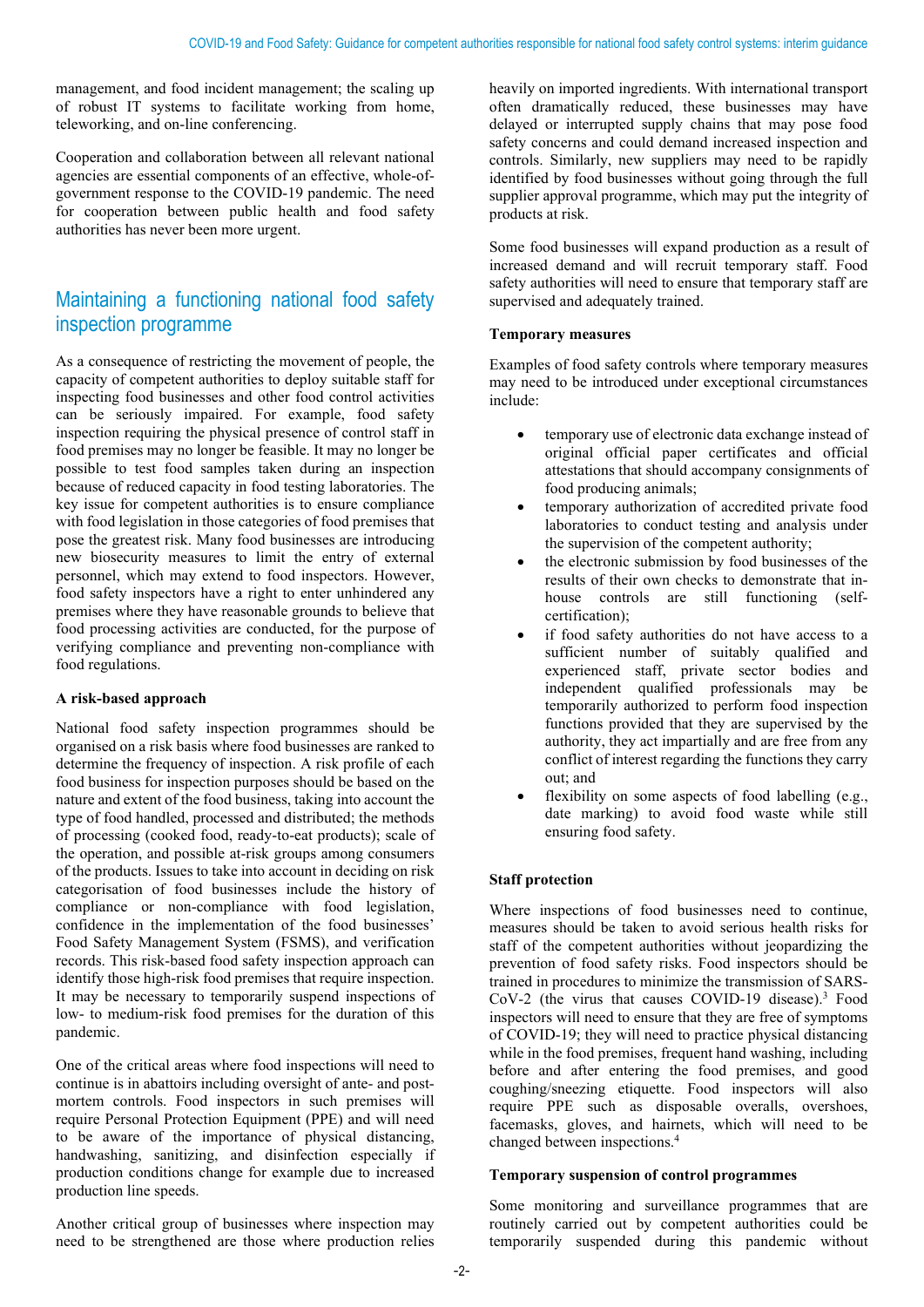jeopardizing the safety of foods, the health of the consumer, or international trade. Examples of such activities are annual residues monitoring programmes that aim to ensure compliance with contaminants regulations. There will be a reduced need for testing of food samples arising from the fact that a smaller number of food inspections will take place, with the closure of many bars, cafes and restaurants. In countries with hygiene rating schemes or "scores on doors" programmes for restaurants, these may be automatically extended for limited periods without the need to carry out an inspection.

Reduced sampling and testing of food will make it all the more important for national competent authorities to have access to and share information via global systems such as the International Food Safety Authorities Network (INFOSAN). 5 Food businesses should be obliged to report to competent authorities when they are aware of receiving or placing unsafe food on the market.

#### **Food regulations – temporary exemptions may be required**

Competent authorities need to liaise closely with the food businesses to assess whether temporary amendments or adjustments are required to food legislation due to the challenges posed by COVID-19 to ensure the supply of food is not compromised. Competent authorities will need to assess whether flexibility can be applied when enforcing technical aspects of food regulations, while ensuring the safety of food.

Food labelling is one particularly challenging area where certain ingredients may be unavailable or where food packaging materials are no longer supplied due to interruptions in transport or imports. Where a food business uses an approved ingredient that has the same technical function as a previously available ingredient, a temporary authorization may be justified provided that safety concerns, such as allergen labelling and traceability requirements are taken into account. There can be no relaxation of regulations on unauthorized health claims and the principle that food labelling should not mislead the consumer.

Food businesses that would have supplied the catering sector may now need to find alternative markets for products. Similarly, restaurants that have purchased food products or ingredients may need to find markets for such products they no longer require to produce restaurant food. Temporary authorization to sell such products should be provided in these circumstances with the provision for use of temporary over-labels with a derogation on nutrition labelling (unauthorized use of health claims is prohibited) and in compliance with existing date marking and storage instructions.

Competent authorities should apply some flexibility when enforcing the technical aspects of food regulations; however, food safety cannot be compromised, and key information must be provided so that consumers can make informed choices. Some flexibility on labelling compliance can be considered once there is no risk to the consumer and critical information such as allergen declaration, durability (shelf life), traceability and any special storage conditions or conditions of use can be addressed or mitigated by overlabelling with this critical information. Food business operators are advised to discuss the situation with their inspector before placing products or ingredients with temporary non-compliant labels on the market.

### Food laboratories: testing and analysis

A particular challenge for competent authorities is the reduced capacity in public sector laboratories to test foods, as these are reallocated to testing of COVID-19 clinical samples. A minimum capacity in microbiological and chemical safety needs to be maintained to support food inspections of highrisk businesses, for dealing with consumer complaints and food incidents, and for the investigation and management of outbreaks of foodborne illness. This may require the temporary authorization of private accredited food laboratories to carry out testing as part of the national food safety control programme. However, the competent authority must ensure the validity and reliability of the testing results. In addition, public health disease surveillance systems may have a reduced capacity to identify human cases of foodborne illness but it is essential that a minimum national capability is maintained.

Food laboratories will need to introduce measures to reduce the risk of transmission of SARS-CoV-2 in the laboratory environment. These measures will involve training laboratory workers to recognize symptoms of COVID-19, following physical distancing principles, frequent handwashing and sanitizing and disinfection, and coughing/sneezing etiquette. Laboratory staff should familiarize themselves with the biosafety guidance related to COVID-19 from WHO.<sup>4</sup>

To achieve physical distancing, it may be necessary to reduce laboratory staff density through split-shift working and communication via intercoms when staff are working alone in a small laboratory space when it is not possible to remain more than one metre apart. Arrangements need to be in place for physical distancing during shift handovers. Working schedules should be arranged so that essential work will continue in the event of a laboratory worker becoming infected.

In may be necessary to temporarily suspend a food laboratory's accreditation to ISO 17025 if the volume of samples for a particular test is reduced. This may result from the suspension of annual residues monitoring programmes.

### Risk to the integrity of the food supply

The COVID-19 pandemic has resulted in food supply chains being disrupted with some products, ingredients, or materials being unavailable or in short supply. In the rush to identify new suppliers, food businesses may focus less attention on the integrity of the supply chain, thereby opening new opportunities for food fraud. As competent authorities introduce temporary reductions in food controls with a suspension or cancellation of inspections and food sampling, fraudsters may take advantage of such opportunities. In addition to the reduction in official controls, there is also likely to be a reduction in private sector audits and checks of certification and accreditation schemes. During this pandemic, competent authorities should investigate reported incidences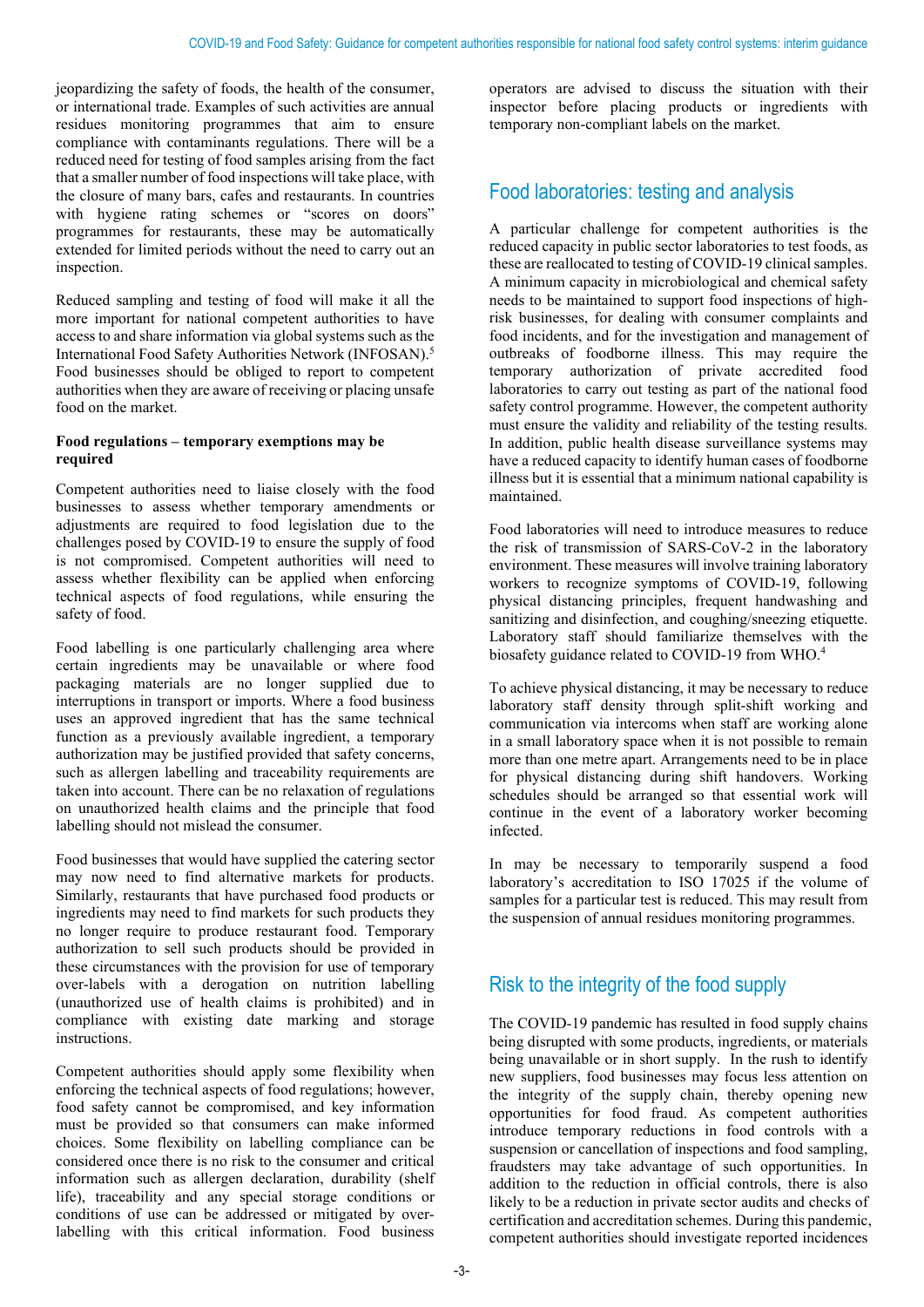involving food fraud and work closely with food businesses to assess the vulnerability of supply chains and ensuring control plans are implemented.

Food businesses are legally required to produce and market safe and authentic food. In addition to their FSMS, food businesses should consider introducing risk-based consider introducing risk-based vulnerability assessment systems to mitigate against food fraud. Competent authorities need to highlight the increased risks of food fraud.

As citizens are confined to their homes, an increasing number of consumers are turning to e-commerce and online food retail shopping. Many people are now buying food online from a multitude of e-commerce sites that have sprung up since the beginning of this pandemic. The risk of food fraud in the e-commerce sector can be high. To protect consumers from misleading e-commerce practices, competent authorities need to strengthen food controls and oversight of internet sales. As some competent authorities do not have legislation and strong control programmes regulating ecommerce, sharing data and information through INFOSAN would assist in reducing the instance of unsafe and fraudulent foods traded online.

# Staff training

Staff working in competent authorities, particularly those conducting inspections in food businesses, need to be aware of the symptoms of COVID-19.<sup>6,7</sup> Staff must be able to recognize symptoms early so that they can seek appropriate medical care, self-report, and exclude themselves from work, 7 minimizing the risk of infecting fellow workers. Staff may require refresher training courses in the basic principles of food hygiene3 and operational procedures for conducting inspections of food businesses, particularly on the use of PPE and ensuring that they do not contribute to contaminating the work environment.

Staff in competent authorities who interface with the public on helplines or via social media channels must keep up-todate with the most recent information and advice being passed to the public. A dedicated communications team, backed up by public health and food safety specialists, is required to prepare and disseminate advice for consumers on how to protect themselves and their families. Each competent authority should establish a dedicated COVID-19 page on their website with up-to-date factual advice and links to trusted websites of organizations such as WHO, FAO, and OIE.

Competent authorities need to ensure that they have a system in place for the public to make a complaint and for authorities to respond on a timely basis to such complaints. Channels for communicating complaints can be via a helpline or a dedicated webpage on the authority's website.

Food businesses also need to keep up-to-date with food regulations and advice on any additional measures that must be implemented to ensure a safe and adequate food supply. Competent authority staff who interact with food businesses need to be trained and fully briefed to address concerns and answer questions.

### **Communication**

With the rapid evolution of the pandemic comes a growing need to ensure that accurate and credible information is accessible to food businesses and the wider public. Competent authorities need to have a robust communications strategy in place to prevent rumours and misinformation and to provide up-to-date reliable information to all stakeholders. It is important for the competent authorities to reiterate to the public that while there are no reported cases of COVID-19 transmitted through the consumption of food and that it is very unlikely for COVID-19 to be transmitted through food, hygiene recommendations provided by health authorities to avoid the transmission of SARS-CoV-2 should also be applied by consumers when shopping or handling food. Recommendations and messages published by WHO can be adapted and disseminated for national contexts.

Competent authorities should provide advice for food businesses regarding prevention of possible transmission of SARS-CoV-2 in the food chain and how to protect the workers (see the WHO guidelines<sup>8</sup>). They may also need to provide advice to operators who change the nature of their businesses, for instance, from restaurants to food-togo/takeaway sales, or voluntary groups that establish new food operations.

As understanding of the COVID-19 pandemic evolves, competent authorities will need to review and update their messaging accordingly. As well as updating food businesses and consumers, it is important to ensure that relevant Ministries are continuously briefed on the situation to facilitate a whole-of-government approach to managing this crisis.

WHO and FAO continue to monitor the situation closely for any changes that may affect this interim guidance. Should any factors change, an update will be issued. Otherwise, this interim guidance document will expire 2 years after the date of publication.

### **References**

- 1. FAO/WHO. 2010. FAO/WHO framework for developing national food safety emergency response plans [https://www.who.int/foodsafety/publications/emerg](https://www.who.int/foodsafety/publications/emergency_response/en/) ency response/en/
- 2. WHO. 2020. Modes of transmission of virus causing COVID-19: implications for IPC precaution recommendations, Scientific brief. [https://www.who.int/news](https://www.who.int/news-room/commentaries/detail/modes-of-transmission-of-virus-causing-covid-19-implications-for-ipc-precaution-recommendations)[room/commentaries/detail/modes-of-transmission](https://www.who.int/news-room/commentaries/detail/modes-of-transmission-of-virus-causing-covid-19-implications-for-ipc-precaution-recommendations)[of-virus-causing-covid-19-implications-for-ipc](https://www.who.int/news-room/commentaries/detail/modes-of-transmission-of-virus-causing-covid-19-implications-for-ipc-precaution-recommendations)[precaution-recommendations](https://www.who.int/news-room/commentaries/detail/modes-of-transmission-of-virus-causing-covid-19-implications-for-ipc-precaution-recommendations)